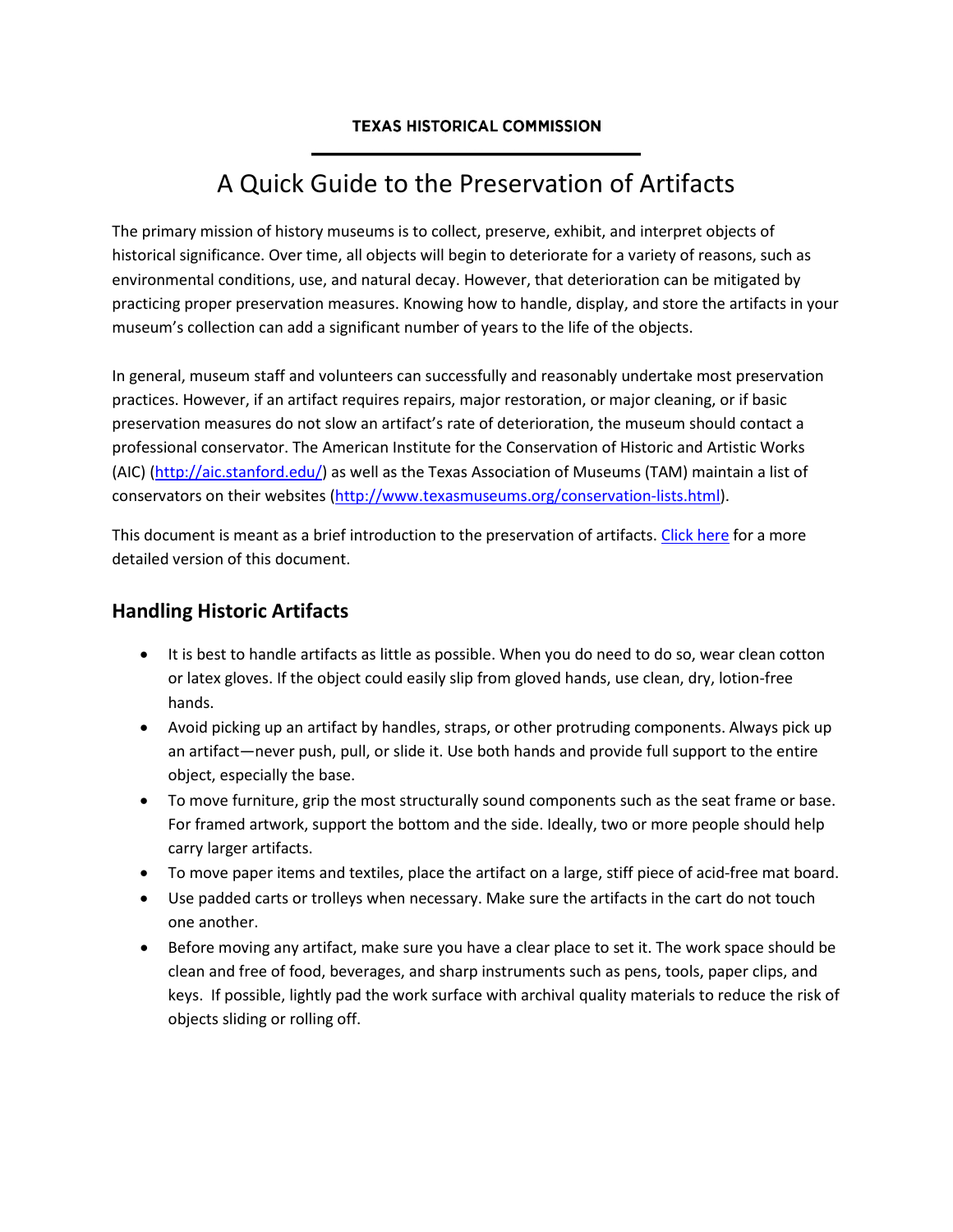### **Creating a Proper Environment**

- **Light**
	- o There are three types of light: ultraviolet (UV) light, infrared radiation and visible light. All three types are harmful to artifacts and the damage caused by all light is cumulative and irreversible.
	- o UV light is the most harmful type of light. The most common sources of UV light are natural daylight and fluorescent lamps. Eliminate an artifact's exposure to natural daylight by covering windows. You can also off-set the effects of fluorescent light by purchasing UV filters for lights. These are available through archival supply companies.
	- o Incandescent lights do not give off UV but they can emit a significant amount of heat. Therefore, incandescent lights should not be placed near or in exhibit cases.
	- o Best practice is to turn off the lights as much as possible. This includes storage rooms and exhibit areas when they are not in use.
	- o Rotate artifacts on display with sensitive objects on display for a maximum of 3 months.

#### • **Temperature and Relative Humidity**

- o Different artifacts can withstand different levels of humidity and temperature. A happy medium is a constant temperature somewhere around 68 to 72 degrees and humidity levels of approximately 45-55%.
- o One of the most important practices to preserve artifacts is to keep their environment stable. Large fluctuations of temperature and humidity are dangerous. Thus, a museum needs a functioning HVAC system.
- o Do not turn the system off for the night or holidays—this has the same negative impact as not having any climate-control at all.

#### • **Air Pollutants**

- o There are two types of air pollutants—particulates like dust, soot, and pollen and gaseous pollutants like ozone, peroxides, nitrogen and sulfur dioxides.
- o A quality HVAC system with good filters that are changed regularly can control pollutants.
- o Avoid storing artifacts near fireplaces, cooking places, or smoking areas. Keep windows and doors tightly closed.
- o General museum housekeeping also reduces pollutants. Use only mild cleansers and avoid harsh chemicals like bleach and ammonia. Vacuum floors with a quality vacuum cleaner with HEPA filtration and/or mop them with plain water.

#### • **Pests**

- o This category includes mold and mildew; insects such as moths, beetles, and silverfish; and vertebrates like birds and mammals.
- o Prevent pest infestation by maintaining proper temperature and relative humidity levels. Also, make sure doors and windows are tightly sealed, ensure the environment is dust free, and eliminate food, beverages, and outside plants from the storage area.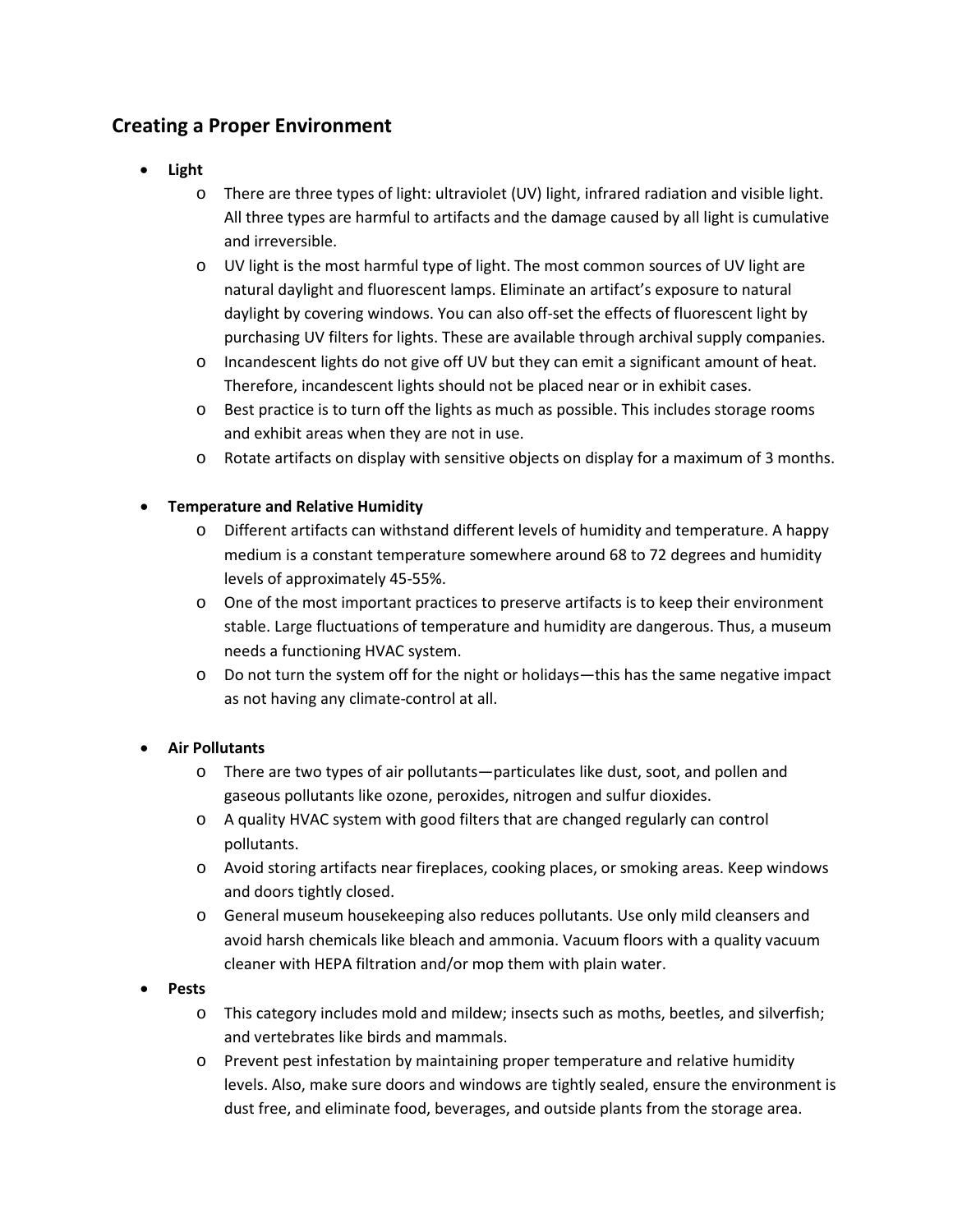- o Regularly monitor the museum for infestation. Place sticky traps in strategic locations to monitor what type of pests get into your building as well as how many.
- o If an infestation is spotted, contact a professional exterminator. Choose an exterminator who is willing to work with the museum and its unique needs. Harsh chemical sprays and treatments should be avoided when possible. A professional conservator should be consulted to treat any damaged artifacts.

### **Storage**

- Every museum should have a collections storage area separate from the exhibit and office areas. This space should be used to house artifacts only.
- Temperature and relative humidity should be kept at a constant level and light should be kept to a minimum (turn lights off when no one is in the room).
- Museum specific storage units are preferred but can be costly. The next best option is sturdy steel shelving or cabinets coated with a synthetic polymer powder coating or anodized aluminum. Wood shelving is undesirable because it emits harmful acids and other substances. It is a good idea to line shelving with some sort of barrier, such as acid-free paper or barrier board.
- Artifacts should be stored in archival-safe, chemically stable material such as acid-free boxes, tissue, foam, folders and hangers. Vendors such as [Gaylord Archives](http://www.gaylord.com/) an[d University Products](http://www.universityproducts.com/) sell these products. If the museum cannot provide storage boxes or for large artifacts, drape the artifact in a cover made from undyed, unbleached, cotton muslin. Artifacts should not touch one another.
- Avoid storing artifacts on the ground if possible, as well as near or below windows, water pipes, water heaters, and HVAC units and vents.
- Limit access to storage to key staff only.
- Inspect artifacts periodically for any sign of deterioration or evidence of pest activity.

### **Display of Collections**

- Always maintain the proper environment for artifacts in terms of humidity, temperature, air pollutants and pest control. Heat and moisture can easily get trapped inside cases so be diligent.
- Wood cases can be altered to make them acceptable for displaying historic artifacts by sealing the surfaces with a quality, water-based polyurethane. Let the sealed shelves sit out for 3-4 weeks before using.
- Place a barrier between artifacts and wood surfaces. Appropriate materials include Myler, Melinex, or acid-free buffered paper, tissue or barrier board. If the surface requires padding, use polyester batting, polyethylene foam, or unbleached, undyed cotton muslin.
- Do not use adhesives or sticky substances on artifacts. Original clamps, hooks, strings, straps, or handles already attached to an artifact should not be used for support or take weight off the artifact. The display technique you choose should put the least amount of stress on the artifact.
- As with the storage of artifacts, be mindful of their placement. Avoid windows, HVAC systems, and placing artifacts or cases in places they could easily be bumped or knocked over.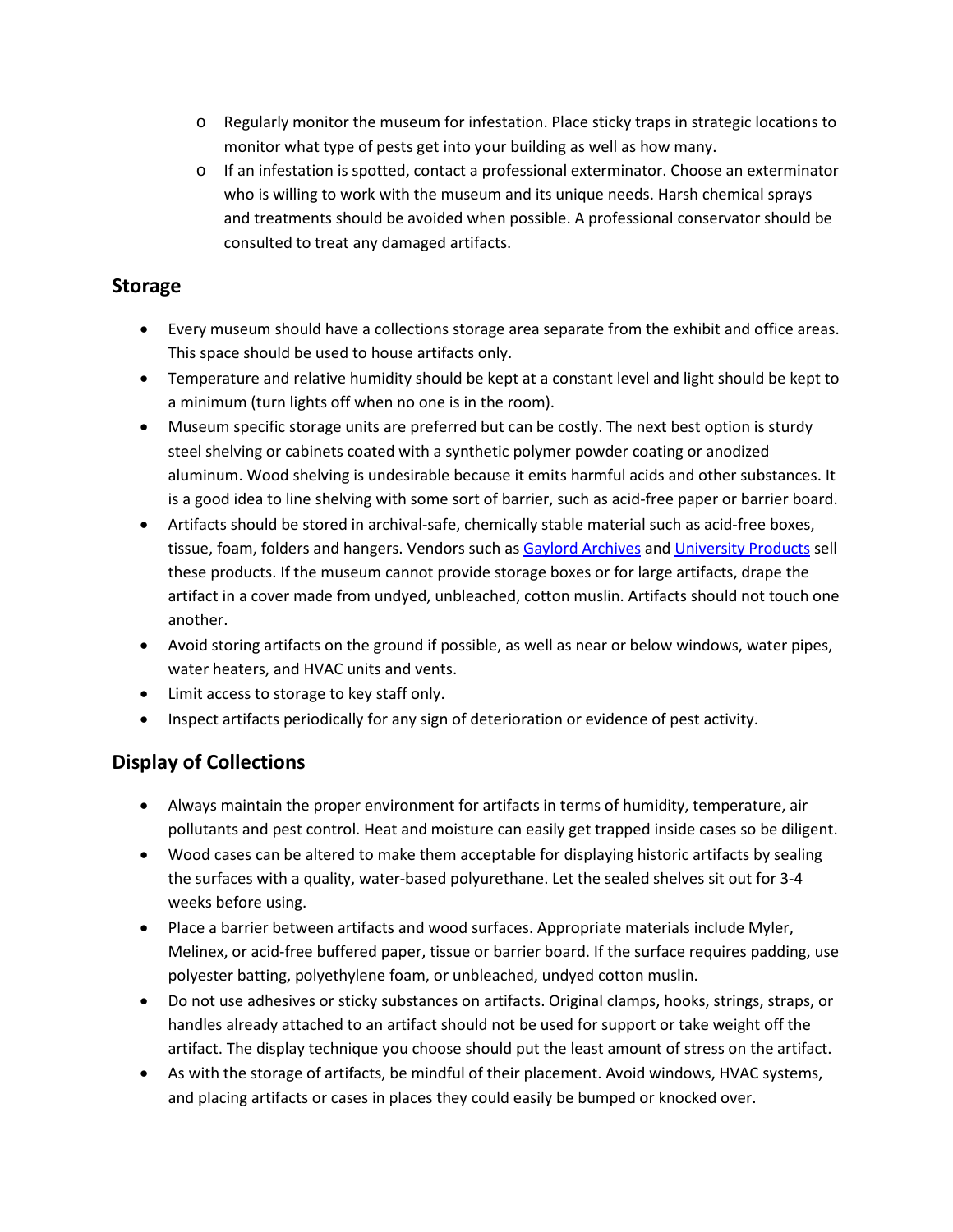## **Cleaning and Repair**

- Any major cleaning of an artifact should be either untaken by a professional conservator or at least with guidance from one.
- Routine cleaning tasks can be carried out by museum staff. Before dusting an artifact, inspect it carefully to see how sturdy it is. If it is not sturdy or is in bad shape, do not attempt to clean the artifact. Avoid using dusting sprays or polishes. The chemicals released by these products can be harmful to the artifact. A small amount of distilled water and a clean white cotton cloth can be used to remove dirt.
- Another way to clean artifacts is a special vacuum that was developed for museum use (do not use a regular vacuum). These vacuums allow the user to adjust the amount of suction depending on the type and condition of the artifact.
- A vacuum developed for museum use can be a good way to clean textiles in good condition. First, gently brush any dirt from the surface of the textile with a soft brush. Then vacuum using the low-suction setting. Vacuum both sides of the artifact.

### **Access and Security**

- Limit access to artifact storage to only key personnel. The storage room should be locked at all times.
- Monitor the visitors in an exhibit area. Exhibit cases should be lockable and only select staff should have keys. Do not allow visitors to touch artifacts. Objects not displayed in a case should have some sort of barrier between the artifact and the visitor.
- The museum itself should be secure. High-quality, heavy-duty locks on all windows and doors is a must. When a staff member leaves his or her job with the museum make sure they surrender any keys they may have.
- **Devise a system in which keys are assigned only to the personnel that need access to a particular secured area. Maintain a log that specifies who has which keys and make sure to keep track of when an employee either is assigned a key or returns a key.**
- Other measures to prevent the risk of theft or vandalism include after-hours security lighting, security guards or patrols, and automated alarm systems.
- Systems to detect heat, smoke and water should be in place in the museum.
- Ideally a museum has some sort of fire suppression system. Hand-held fire extinguishers are good for small fires, but for large or after-hour fires, a system is required that can alert the local fire station immediately. The five types of fire suppression systems are:
	- o Wet pipe is the most common and cost effective. This method employs a sensor, that when melted, discharges water through pipes. The disadvantage is that a broken sensor can cause accidental discharge.
	- o Dry pipe is more expensive than wet pipe but has a lower risk of accidental discharge. Dry pipe uses the same network of pipes as wet, but they are not filled with water until smoke or heat triggers an alarm that opens a valve, filling the pipes with water.